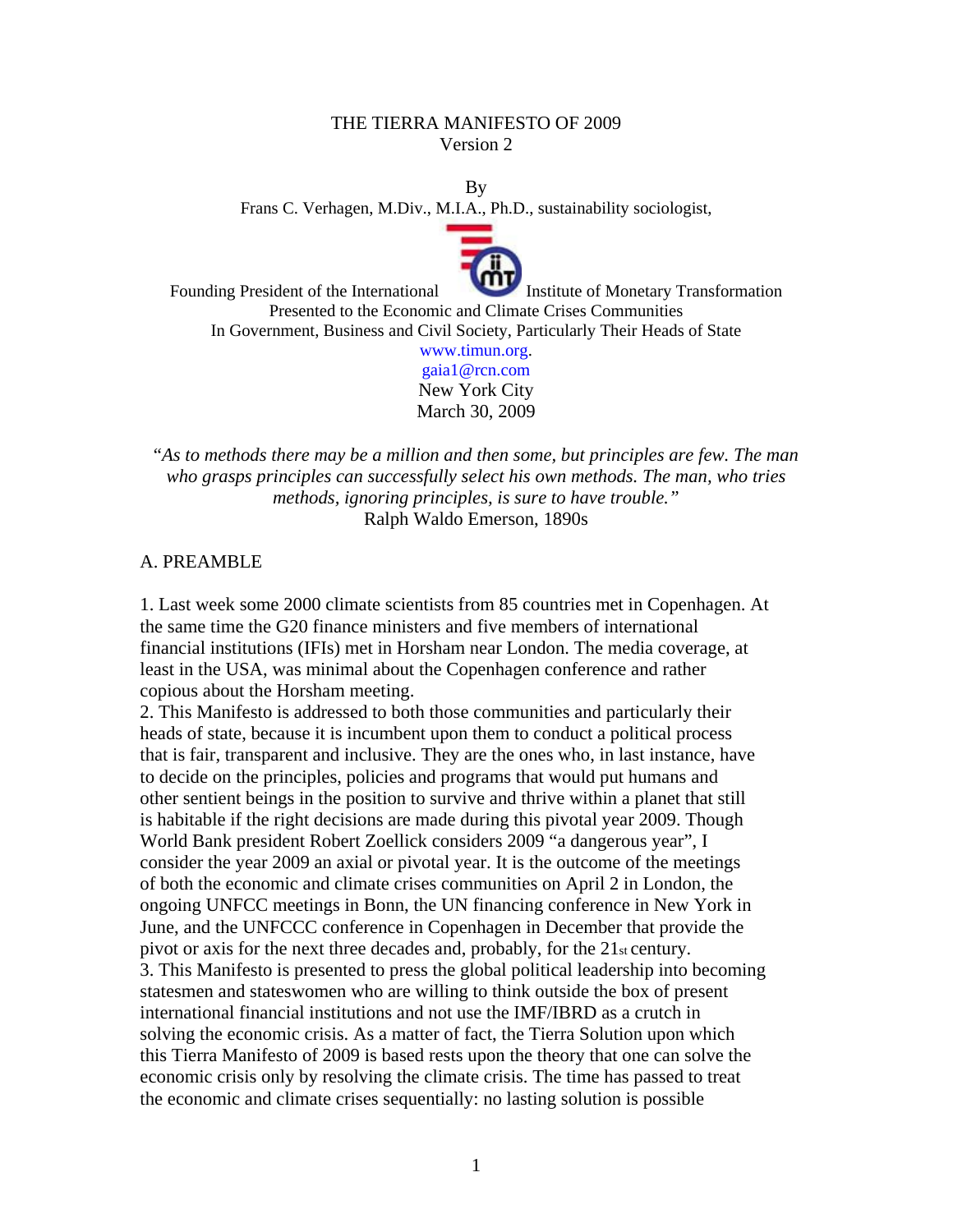without attacking both crises simultaneously. Not doing this means measures that may give some relief in the short term while aggravating both crises in the midand long-term.

4. I consider the G20 Summit the first crucial step in 2009 for the world community to relieve the pain and suffering of billons of our fellow citizens and other sentient beings. In last instance, these are inflicted upon them by the economic and climate crises, which are not so much caused by greedy and selfish people, as by an international economic system that enriches the few, impoverishes the many and imperils the planet.

5. Therefore, transformational change is needed in the monetary, financial, economic systems to relieve all that suffering and reduce the damage to the planet. Rather than dealing with the international economic system first, the Tierra Solution addresses itself first to the international monetary system, which is the basis of the international and financial and economic systems and the glue that binds them together.

6. Transforming the international monetary system means building a new monetary architecture that replaces the Bretton Woods institutions which have difficulty in even reforming its voice and representation structures as became evident in the ECOSOC Briefing in New York on March 9.

7. One way of bringing this transformation about is transforming the present international reserve currencies into one international reserve currency that is not based on the currency of a nation or a region. Though several proposals have been made and are being made now for such non-national international reserve currency which would be based upon a basket of commodities, major currencies or the consumer price index, they fail to connect with the largest challenge of all, i.e. the climate crisis and base it on carbon emissions.

8. There is a golden opportunity for humankind's political leadership to transform Keynes' "bancor" currency by basing it on the challenge of drastically reducing carbon emissions. Once we, the global climate crisis and economic crisis communities of 2009, accept this challenge of a carbon emission-based international reserve currency unit--it can be considered as the third carbon reduction method besides cap-and- trade and the carbon tax--and its associated monetary architecture of an Tierra International Monetary Union (TIMU), humankind is set on its way to pursue detailed monetary, financial and economic policies that will work in the short-, medium- and long-term. Sustaining and sustainable futures can be envisioned for societies in both the global North and South, using this monetary framework or pathway.

9. The Tierra Manifesto of 2009 presents a transformed international monetary system that creates a necessary, though not sufficient condition, in resolving the economic crisis through resolving the climate crisis. It resonates with the recent words of president Hu Jintao that "Challenge and opportunity always come together—under certain conditions, one could be transformed into the other". 10. Without dwelling too much on the differences that became apparent in the meetings of finance ministers and governors of central banks of the G20 in Horsham on March 13 and 14, the Manifesto presents an alternative framework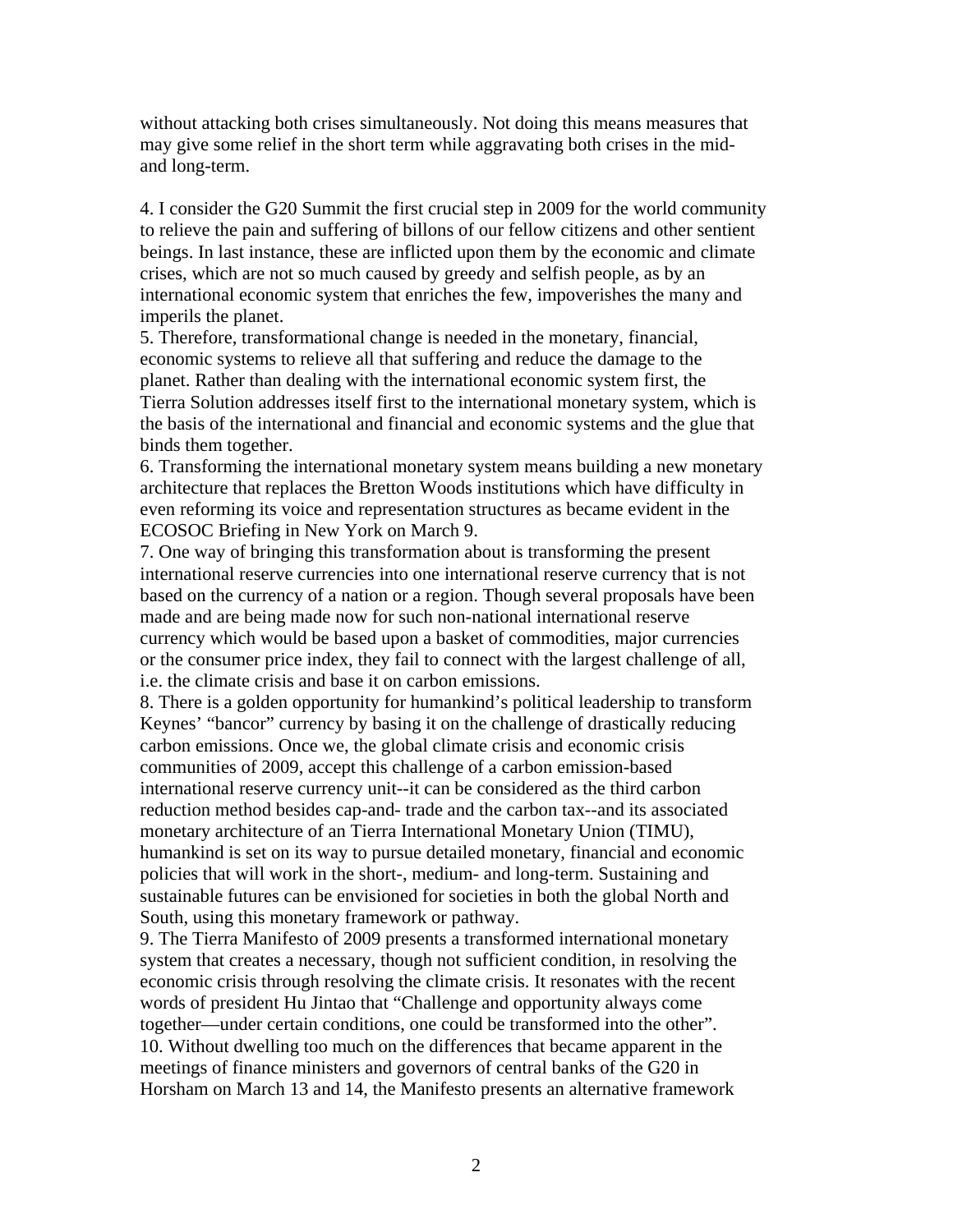for government policy, business strategies and civil society action that will be a necessary, though not sufficient, condition for measuring up to the hugely important and urgent challenges of economic recovery and climatological redress. This framework is not a blueprint, but a road map that sets out principles and policies and presents some programs to implement them.

11. The Manifesto starts out with the principles of a transformed international monetary system which are different from those principles involved in reformist approaches to the international monetary system. Though these approaches still dominate, the transformational approach may surge to eminence when both economic and climate crises deepen as they will during this year. It is clarity and priority of principles that are needed for this transformational approach to emerge rather than failing around with all kinds of methods without those principles. The wisdom of one of America's philosophers about principles and methods, quoted above, are eminently applicable to the present crisis predicament of people and planet.

12. Note that the Tierra Manifesto of 2009 is divided into four parts where each paragraph can be referred to with a letter and number for easy discussion and consensus building.

13. Also note that this is version 2 of the Manifesto, mainly due to the issuance of the important draft report of the UN General Assembly President's Commission on Monetary and Financial Crises on March 19 from which three paragraphs are being marked up below. http://www.un.org/ga/president/63/commission/financial\_commission.shtml

### B. PRINCIPLES:

1. No stability in the monetary, financial, economic systems is possible without the the *principles of equity and sustainability.* 2009 solutions to the economic and climate crises are to be placed within an ethical context in order to lead to sustainable and stable monetary, financial and economic systems. Article 3 of the 1992 UNFCCC speaks to ethical obligation. (It warrants its own theme group among the other three theme groups of Secretary General Ban's climate change efforts.) As a matter of fact, the TIMU system's flow of Tierras from the ecological debtor countries in the global North to the ecological creditor countries in the global South would provide, on a basis of justice and equity, the funds for mitigation and adaptation measures and economic development in the global South. Fortunately, humankind is blessed with an integrated value document for the  $21$ <sub>st</sub> century that is complementing the  $20<sub>th</sub>$  century Universal Declaration of Human Rights. The Earth Charter with its integrated social and ecological values was adopted in 2000 after a five year long global consultative process. Unfortunately, only a few national governments and a few UN organizations are using it as the basis for their integrated value-based planning.

2. In order to resolve a nation's economic and climatological crises its government, business and civil society have to come to *adopt a global approach* given the fact that we live in a globalizing world. Once a clear global picture has been acquired of what is happening and what has to be done on the global level in respect to the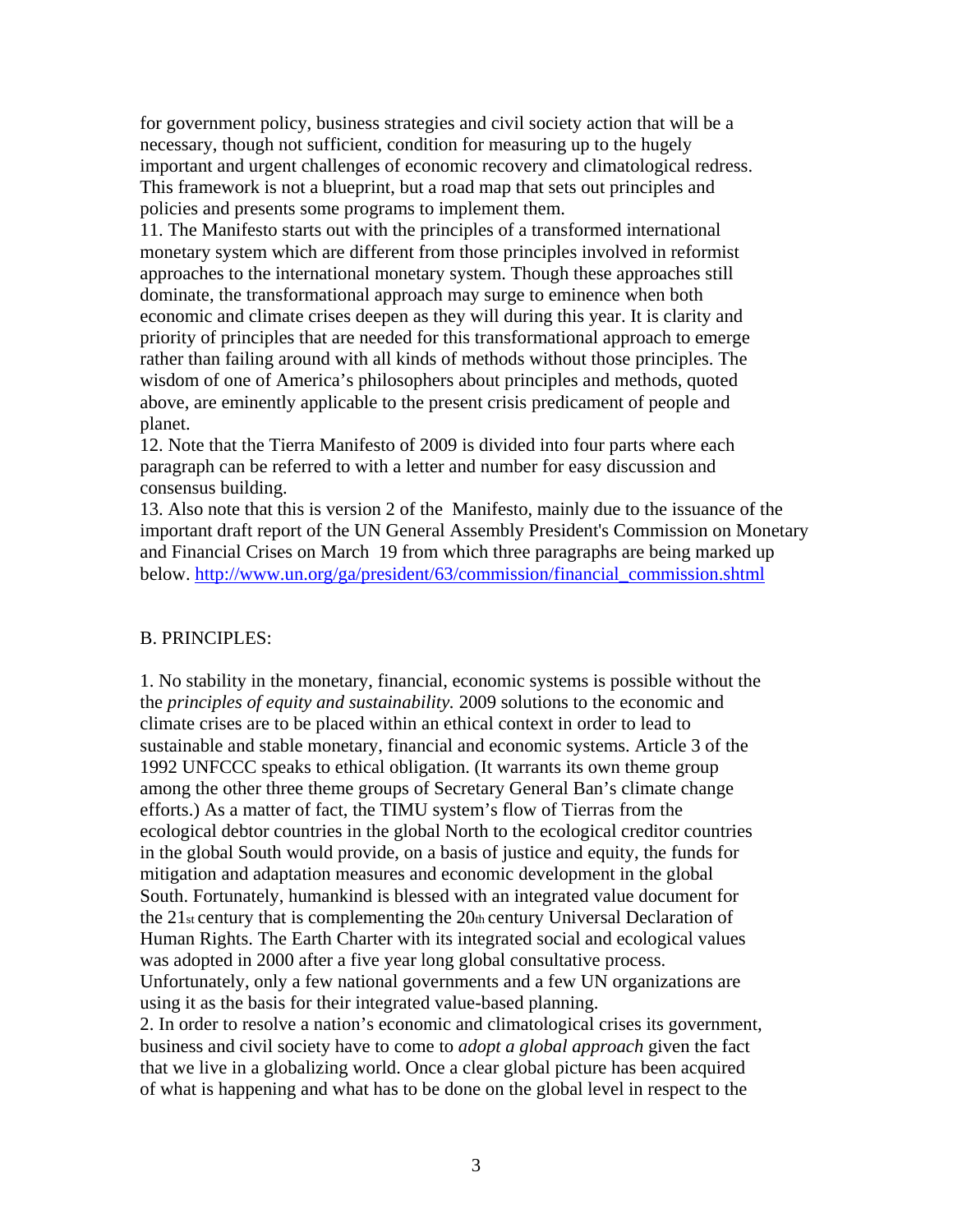economic and climate crises, a nation's government, business and civil society are able to plan strategically on the national level. Presently, too much national striving is taking place rather than engaging in a global striving.

3. *Cooperation is essential* in resolving both the economic and climate crises the meaning of which was well expressed by Britain's Chancellor of the Exchequer when he welcomed the 25 representatives to Horsham last week

4. *The two major crises* in our local and global economies and in the local and global climate *have to be approached simultaneously, not sequentially*. The Tierra Manifesto of 2009 will show below in its policy section how the economic crisis can be resolved by resolving the climatological crisis. Recently, internationally known economists Joseph Stiglitz and Sir Nicholas Stern emphasized the need to consider both crises simultaneously and give priority to the climate crisis, given that the scope of the climate crisis is humanity's greatest challenge even in these dire economic times.

5. The *most basic system among the world's monetary, financial, economic systems is the monetary system*. It is the glue of the financial system, which is, in its turn, is the glue that keeps the economic system together. It is the dimension that most politicians and scientists, let alone common people, are little aware of. 6. *In periods of severe economic and climate crisis humanity has to engage in longterm thinking without neglecting mid-term and short-term solutions.* George Monbiot's recent view of humanity loosing the climate battle calls for urgent rethinking. More riots, suicides, abused women, greater environmental destruction are going to happen in 2009 unless confidence is going to be built up. Unless principles are clear in this rethinking of values, norms and institutions, all kinds of financial and climate measures and methods are not going to work and people and planet will suffer more deeply.

### C. POLICIES

Based upon the above principles, I am presenting the Tierra Solution and its TIMU Architecture to the business and civil society and particularly the government and IFIs participants in the four major conferences in 2009. They are briefly described here together with their institutional location at the UN. Further information can be found in the section of the six components of the TIMU architecture on www.timun.net and in TIMU: The Transformative Approach to Monetarily Solve the Economic Crisis by Solving the Climate Crisis which is due to be published this summer by Cosimo Publishing in New York.

1. *Instituting the Tierra international reserve currency and making it part of a nation's carbon account in its balance of payments as the basis of Tierra International Monetary Union (TIMU) Architecture*: this transformative monetary approach will be able to provide a road map to recovery and a framework for policy development, business strategies and civil society action. Details of proposals of earlier economists and social scientists who have been advocating a non-national international currency can be useful in working details for the Tierra international reserve currency. Notable among this non-national and non-emission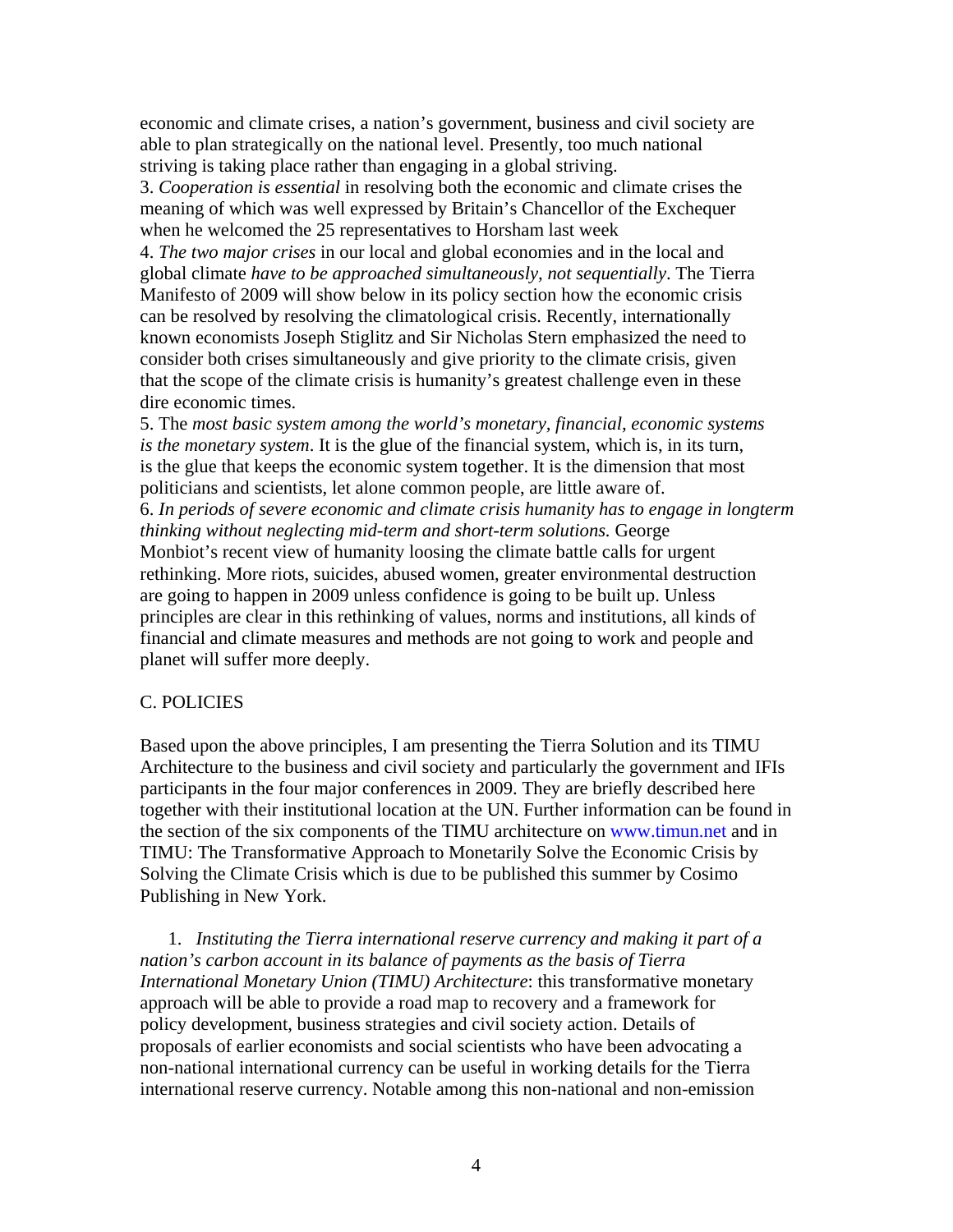based proposals are called "bancor" (Keynes, 1944), "Intor (Mundell, 1960s), "global green back" (Stiglitz, 1990s), "ebcu" (Douthwaite 1990s), Terra (Lietaer 1990s). "Tierra" (Verhagen, 2009).

2. *The World Central Bank* is to administer the carbon accounts in the Treaty nations' balance of payments, present technical assistance to the Tierra Administrative Boards, particularly in the global South, fix the exchange rates based upon the carbon price on the world market, monitor capital flows, particularly of the "shadow financial system", promote the closing of offshore banking and strengthen accountability and transparency in the banking system and, in these difficult economic times, provide liquidity in a way and volume decided by the Treaty nations' central banks.

3. *Removing the money creation function from commercial banks* or letting the old, 400 year old fractional banking system continue is a basic decision to be made by all in both the economic crisis and climate crisis communities during this axial year. James Robertson of the New Economics Foundation who was for several decades a White Hall official, engaged in monetary matters and Ellen Hodgson Brown, lawyer and author may be useful guides here. Banks would become lending institutions that would not creating money anymore by fractional banking. Money creation would revert back to the public sector whose right and responsibility it is in the first place. It is clear from the present financial mess that banks that are competing with one another using this important governmental function, is a prescription for disaster. Given the complexity of the globalization of the various asset classes, a regulatory scheme will always be coming up short, given the ethically challenged commercial and investment bankers, be they separated by "Chinese walls" or not. As part of this transformation of the banking system, privately owned central banks such as the US Federal Reserve System are to be integrated into their governments' Treasury departments. Though this removal of fractional banking is not an essential condition in the TIMU monetary structure, the International Institute of Monetary Transformation believes that such drastic change away from centuries of privately owned banking is recommendable.

4. *Establishing fixed exchange rates* based upon the one carbon emissions-based international reserve currency of the Tierra will have many advantages, particularly in these times of crises where nations or regions still try to gain advantage by playing with their valuation of their currencies.

5. *Adopting a bioregional approach to economic* planning which would replace the market fundamentalism and the Washington Consensus that has been the basis of the world's economy during the last thirty years. Without changing the present economic philosophy that has not worked globally, the monetary transformation will not work. Irish economist Richard Southwaite, senior fellow at IIMT, has written the Growth Illusion book that points out that present economies are running backwards and making their citizens worse off and that they are to be restructured based upon local, rather than global imperatitves.

6. *Adopting a position of frugal trade* where economies in the global South are not made export oriented, but geared towards domestic satisfaction of needs and where transportation miles of food, goods and services are reduced in order to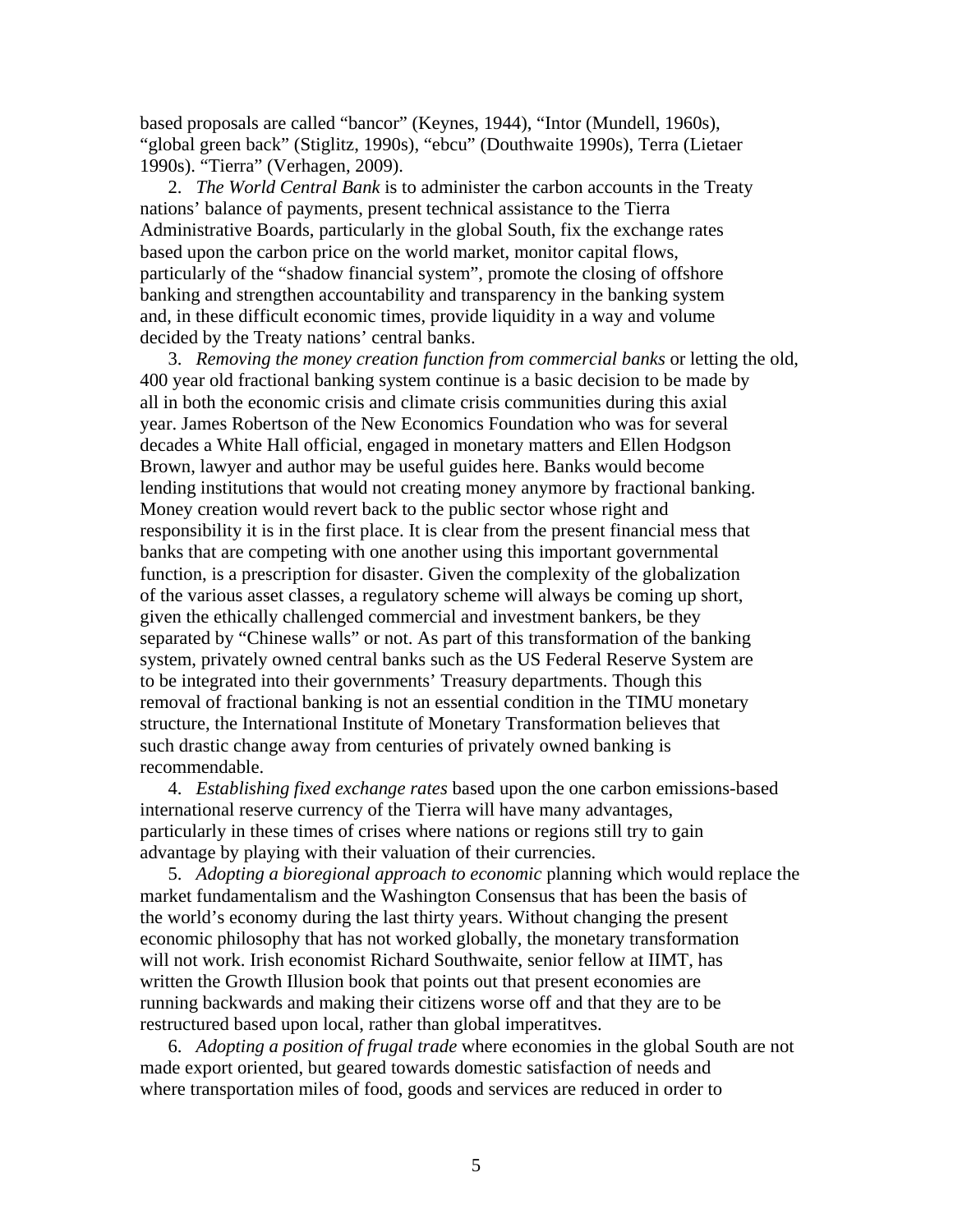reduce carbon emissions. Rethinking international trade is opportune now given that it is down by 70% and that its economic and climatological impacts have been negative. Becoming locavores has many advantages for people and planet.

7. The above six paragraphs presented the six essential components of the TIMU Architecture. I consider the architecture the next step in transforming the international monetary system, the reform of which was started in the highly underestimated UN GA President's Commission Draft Report mentioned in A 13. I am adding in this version two of the Tierra Manifesto of 2009 the following mark-ups that I have sent to the personal notice of both Dr. Clark and Ambassador Clark of the President's Commission on Monetary and Financial Crises who have been very positive on the Tierra Solution of a carbon-based international reserve currency. The capitals in the quoted paragraph are mine recommendations for the present draft text, recommendations that the reader may pass on to their head of state and finance ministers.

Proposed change in capitals for paragraph 47 about **A New Global Reserve Currency:**

"47. But a two (or three) country reserve system, to which the world seems to be moving, may be equally unstable. The new Global Reserve System WHICH CAN BE CARBON-BASED, OR COMMODITIES, CURRENCIES OR CONSUMER PRICE BASED is feasible, non-inflationary, and could be easily implemented, including in ways which mitigate the difficulties caused by asymmetric adjustment between surplus and deficit countries."

Proposed change in capitals for paragraph 52 about **"A Global Economic Coordination Council."**

"52. A globally representative forum to address areas of concern in the functioning of the global economic system in a comprehensive way must be created. THIS CAN BE DONE BY CREATING A GLOBAL CENTRAL BANK TO WHICH NATIONS CEASE MONETARY SOVEREIGNY OR BY CREATING A GLOBAL ECONOMIC COORDINATION COUNCIL. At a level equivalent with the General Assembly and the Security Council, such a Global Economic Council should meet annually at the Heads of State and Government level to assess developments and provide leadership in economic, social and ecologic issues."

Proposed change in capital for paragraph 78 about **"More stable and Sustainable Development Finance."**

"78. The international community needs to explore a variety of mechanisms of *innovative finance,* including TRANSFERS OF CARBON DEBITS OF A CARBON-BASED GLOBAL RESERVE CURRENCY THAT ARE PART OF THE CARBON ACCOUNT OF AN ECOLOGICAL DEBTOR NATION'S BALANCE OF PAYMENTS, regular emissions of a new global reserves (SDRs), revenues generated from the auction of global natural resources (such as ocean fishing rights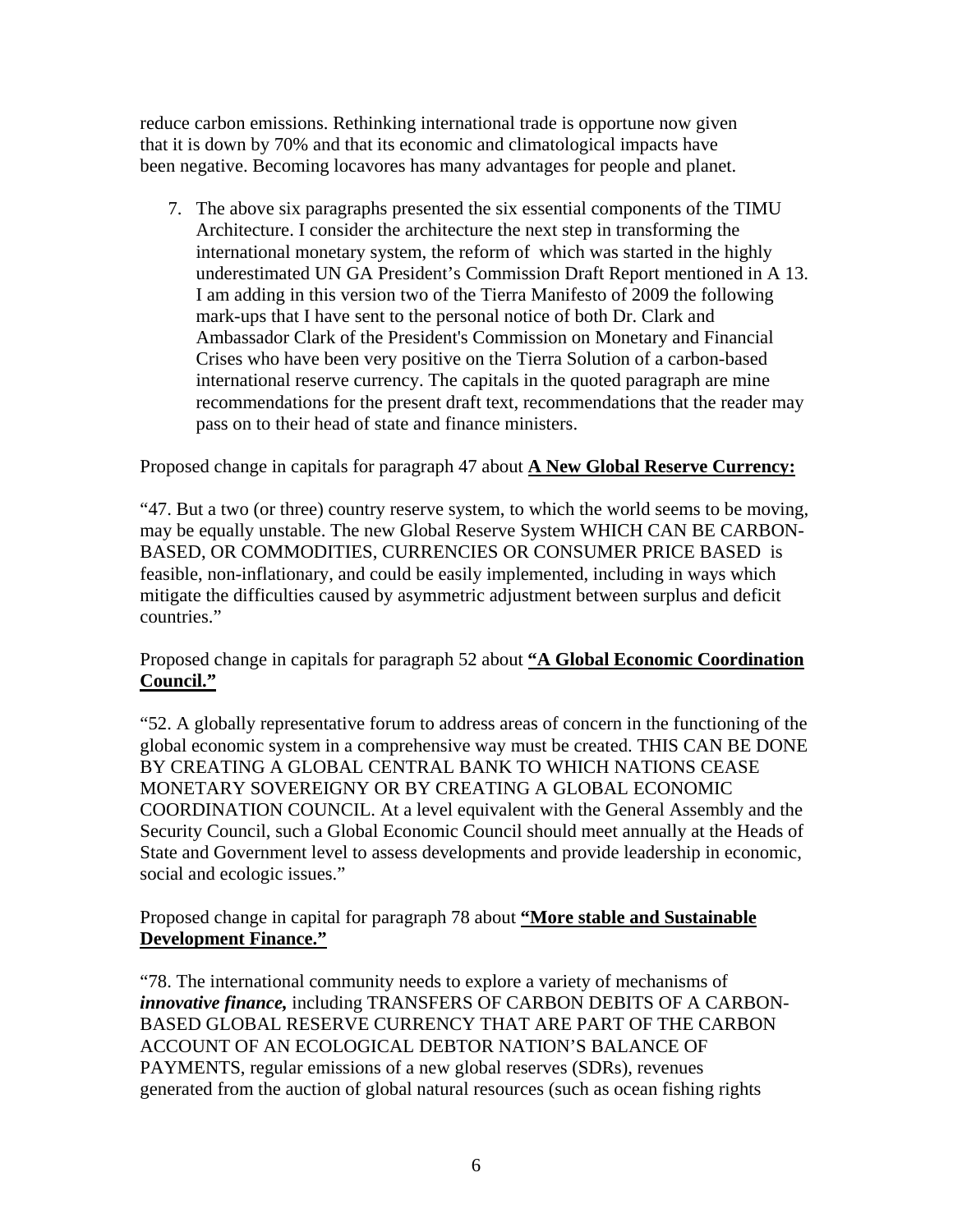and pollution emission permits), and international taxes (such as a carbon tax, which would simultaneously help address problems of global warming, or a financial 18

services tax, which would simultaneously help stabilize international financial markets.<sup>"</sup>

Hopefully, the April 2 Summit where Anglo-American capitalism is on trial together with President Obama's policy of "fortifying the IMF" which is part of that system, is bold enough to start reversing that growthism and debt-ridden system into the direction of a supranational regulatory system that makes the public sector as the sole sovereign in creating money. It is significant that recent US Federal Reserve and the US Treasury are engaging in direct lending without the intermediary of commercial banks, the money of which is coming to be known as "helicopter money". Cf.

http://www.opednews.com/articles/IN-DEFENSE-OF-BERNANKE-S-H-by-Ellen-Brown-090328-913.html Like in the 1890s, the US polity may engage again in a wideranging national debate about who and how should create money, particularly if the US Congress decides as proposed by an excellent and long editorial in the Sunday NY Times of March 29 to start in-depth hearings as happened in the Pecora inquiry during the 1930s. Perhaps, America the Tarnished which lost its 1990s role model status as argued by influential NY Times columnist and Princeton Economics professor Paul Krugman in the NY Times of March 30, may find its economic, cultural and political self by going through such purifying national conversation under the leadership of a bold, intelligent and humble president. At such point transformation rather than reform becomes possible.

8. *Agreeing on a set of global stimulus packages* is part of the Tierra Solution's global and cooperative approach to the economic and climate crises. The economic crisis and climate crisis communities may consider to have them funded directly by their Treasuries rather than by their privately owned central banks. Spending money into circulation in that way without the intermediary of a commercial banking system would not cause inflation, as long as the money is matched with programs and does not cause excess credit. It is significant that North Dakota which has a publicly owned central bank has economically outperformed all other states in the USA. Spending billions on alternative energy projects together with carbon reduction via the Tierra international reserve currency would be a mighty way forward in combating the climate crisis in the global North and South.

8. *Deciding to submit Tierra's TIMU Architecture to detailed consideration* by the UN General Assembly President's Commission on Monetary and Financial Crises. Its senior advisor, Dr. Michael Clark, is intimately cognizant of the Tierra Solution and its TIMU Architecture and has spoken very positively about it during a public DPI briefing on January 15 at UN headquarters. (The Commission's chairman, professor Stiglitz, has been proposing the global greenback international reserve currency which is not emission based.) The President's Commission can also survey the IMF, World Bank, national central banks and Treasury departments for additional input and support of a carbon-based international reserve currency. Presently, China is still pushing for supersovereign international reserve currency to replace the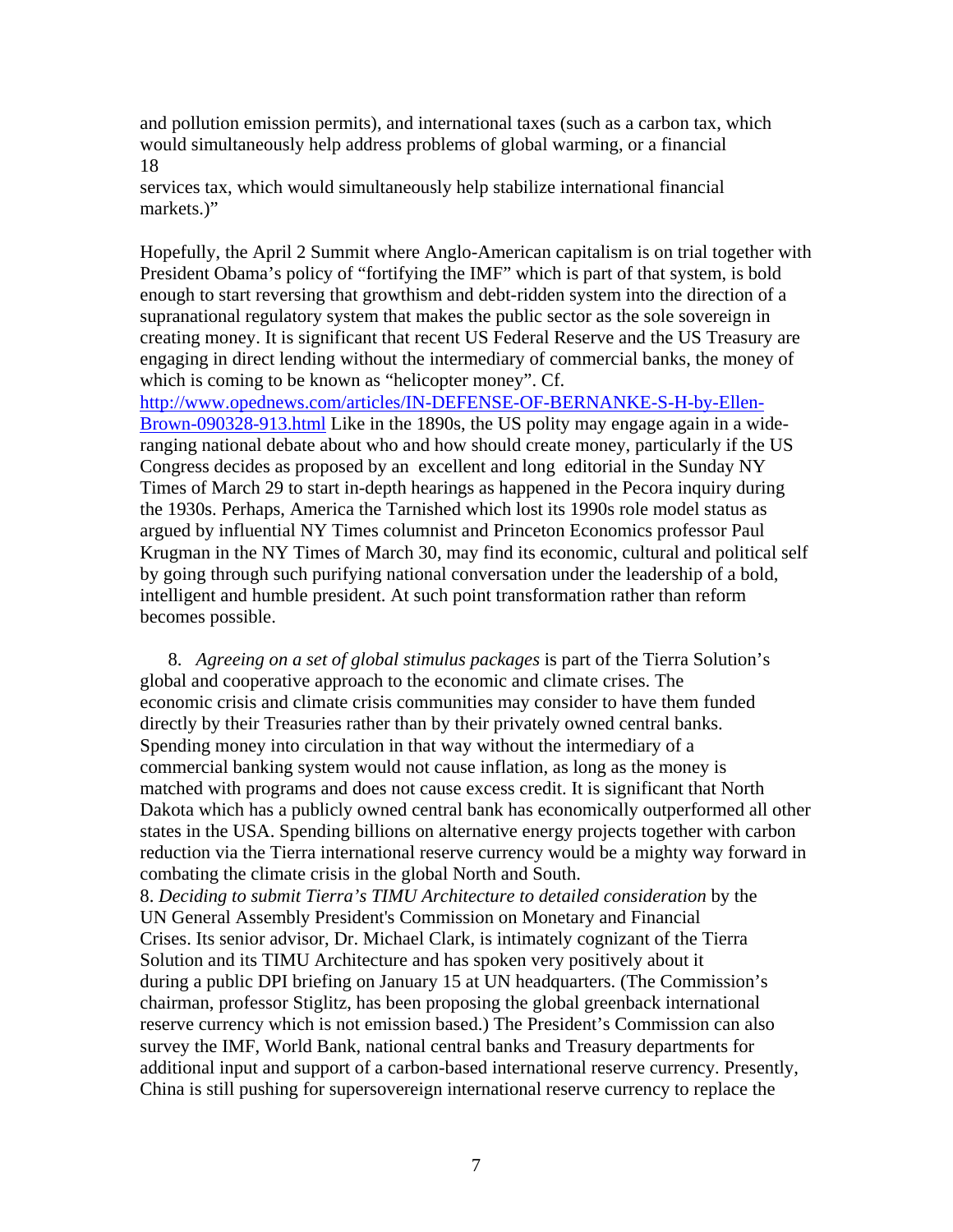dollar and it is in the interest of developing countries not to be forced to hold dollars in their reserves for which they paid minimal interest and which reduce the scarce funding for domestic economic development.

9. *Raising the institutional level of the UN GA President's Commission on Monetary and Financial Crises* given that it represent the G192. This could be done by making the Commission an integral part of the UN General Assembly operations as an additional standing committee.

# D. PROGRAMS

Once principles and policies are agreed upon, hundreds of related programs can be developed to bring this transformed international monetary system into life. Briefly the following programs warrant mention. They can be developed and implemented by government, business and civil society organizations. It is recommended that the three sectors cooperate as much as possible, following the ICLEI approach, where government, business and civil society have been working together under the Local Agenda 21 umbrella.

1. *The Two-In-One program*: showing how the two major crises have to be tackled simultaneously, not sequentially is essential in promoting the Tierra Solution and its TIMU Architecture.

2. *Monetary education program:* new secondary and tertiary level educational resources have to be developed using information from IIMT, FAESTA, American Monetary Institute, Oxfam UK and from the links and documents sections of those organizations' websites.

3. *Three related activist programs*: IIMT has developed the Organizational Statement of Support (O-SOS) program where an organization discusses this Manifesto and other IIMT documents to arrive at a consensus document that would be uploaded to the IIMT website. Related to O-SOS is the Tierra Declaration which provides a template for organizers of economic and climate crises events to strive towards a consensus document that can be published in local media and uploaded to the IIMT website. Finally, there is the traditional Tierra Petition where individuals can sign on. All three are described further under Actions on www.timun.net.

4. *Non-violent civil disobedience program*: many more demonstrations, riots will occur during 2009 and it is important that acts of civil disobedience be nonviolent to be effective. It is not widely known that the New Deal legislature was signed by President Roosevelt in the 1930s after widespread demonstrations, riots and other expressions of a mass protest movement. Such movement will also strongly emerge this year. Only real change, i.e. value change and transformational policies based upon clear principles will be able to satisfy these justified demands.

5. *Internet mobilization program*: using the enormous resources and capability of the Internet is a given for a non-violent mass mobilization, the parameters of which have been studied and implemented since the 1960s by the International Peace Research Association (IPRA) the organization that I represent at the UN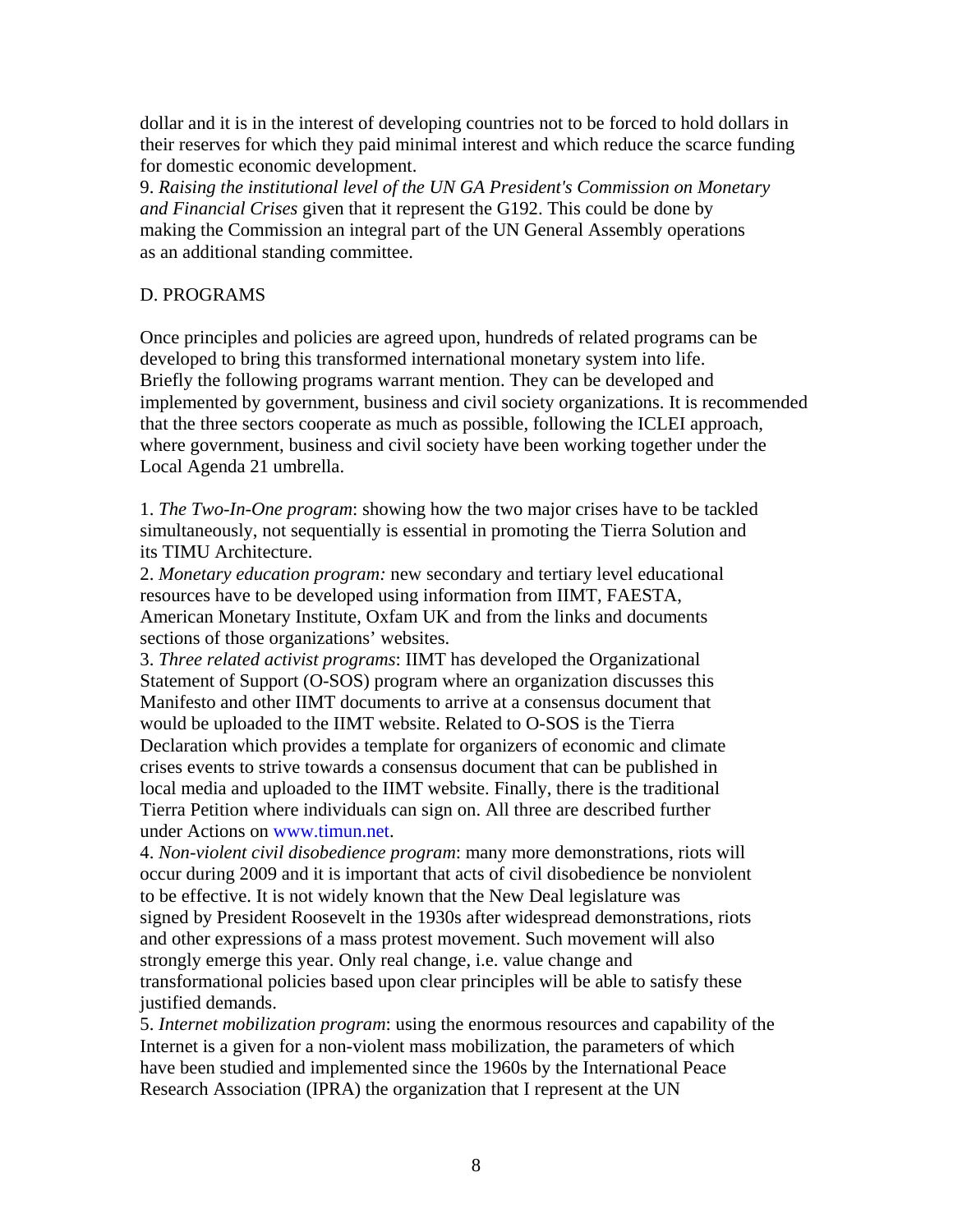Headquarters and of which my Earth and Peace Education Associates International (EPE) has been an active member for almost two decades. One of the many ways IIMT is marshalling support for the Tierra Solution—other ways are being described in the events, news and blog sections of www.timun.net-- is by surveying many of the thousand ECOSOC NGOs already registered for the Copenhagen conference, the results of which will also be part of the forthcoming TIMU: The Transformative Approach to Monetarily Solve the Economic Crisis by Solving the Climate Crisis, to be published by Cosimo: a Specialty Publisher of Books that Inspire, Inform and Engage Readers Worldwide.

### D. WAY FORWARD

1. The Way Forward of the earlier quoted Earth Charter states: "As never before in history, common destiny beckons us to seek a new beginning. Such renewal is the promise of the Earth Charter principles. To fulfill this promise, we must commit ourselves to adopt and promote the values and objectives the Charter………. "Let ours be a time remembered for the awakening of new reverence for life, the firm resolve to achieve sustainability, the quickening of the struggle for justice and peace, and the joyful celebration of life."

2. About ten years after these words were decided upon in The Hague, where thousands had gathered to celebrate the Earth Charter benchmark version, the world and the planet has fallen into an economic and climatological abyss. Getting out of this abyss demands the best scientific, religious, spiritual resources that humanity has to offer and can draw upon.

3. In respect to the climate crisis, the one we have to solve before we solve the economic crisis, the following presents humanity's three choices. *'We basically have three choices – mitigation, adaptation, and suffering. We're going to do some of each. The question is what the mix is going to be. The more mitigation we do, the less adaptation will be required, and the less suffering there will be.'* John Holdren, President of the American Association for the Advancement of Science. 4. Like the Rio Earth Summit in 1992 which was a historic moment in the life of humanity and the planet, the 2009 summits, meetings and conferences could also become a historic process. It could be the pivot in terms of setting direction for the rest of the decade and, probably, the rest of the century and beyond. The London Summit, hopefully, will start this pivotal process.

5. There will be heavy lifting on the part of economic crisis and climate crisis communities to transform the international monetary system, given the present reformist focus on short-term measures dealing with stimulus packages and regulatory reform. However, both the economic and climate crises are deepening and the deeper they get, the greater the opportunity for transformational change and for transformational institutions such as the TIMU Architecture to emerge. 6. Though the 2009 process will determine the mix between mitigation, adaptation and suffering, it is also to be viewed in the context of the challenges of the third revolution of humanity on this planet, i.e. the sustainability revolution, into which humanity is able to evolve if the 2009 decisions are the right decisions. The challenge of this revolution is well expressed by former US EPA Administrator